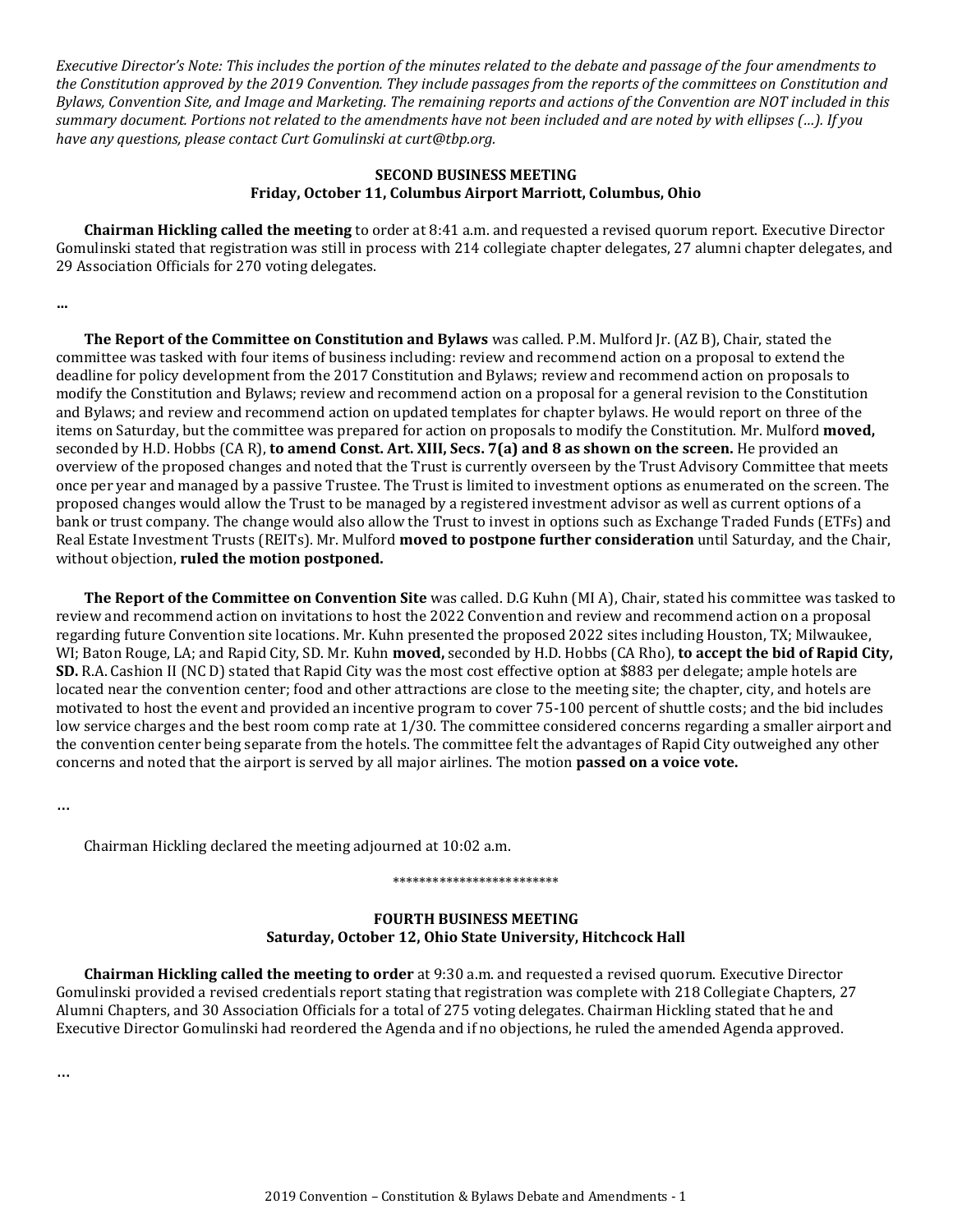**Continuing Report of the Committee on Convention Site,** D.G Kuhn (MI A), Chair, stated the second charge to the committee was to review and recommend action on a proposal regarding future Convention site locations. Currently, Const. Art. IX, Sec. 7(d) states that the Convention is charged with fixing the time and place of the Convention not more than three years in advance. He **moved,** seconded by A.W. Ley (MI G), **to amend Const. Art IX, Sec. 7(d) to replace "Fixing the time and place of the Convention not more than three years in advance" with "Fixing the timeframe and place of the Convention."** R.A. Cashion II (NC D) said this change would allow more leverage when Headquarters is negotiating with vendors at the site. C. Recine (CA M) expressed concerns that planning 10-years out could cause problems when costs or chapters change. F. Mohideen (NC G), inquired if research showed results in price savings, and Mr. Gomulinski responded that it gives Headquarters the ability to negotiate multi-year savings. N. J. Turco (NY S) said we planning as far in advance as possible is a good thing as it provides more time to address problems as three years leaves little room for adjusting to unexpected changes. K.R. Wall (NY N) said mechanisms are in place if we need to change a location after an initial decision is made. J. Obute (KY A) recommended changing timeframe back to time. Without objection, Mr. Hickling **ruled the proposed amendment accepted to substitute "time" for "timeframe**." G.J. Morales (Executive Councillor) indicated that we expect to receive discounts on contracts for planning further in advance or over multiple years. On a question from N.B. Naylor (AL E) about this proposal allowing sites to be selected 20 years in advance, Chairman Hickling said yes. L.A. Slavit (PA A) stated that hotels would be unlikely to sign contracts so far in advance. M. DeBrito (MI G Alt.) said if there were any unreasonable changes to the time and place, Convention still retain the authority to address them. Chairman Hickling asked if there were any objections to voting, and hearing none, vote was by text. **The motion passed** with 234 in favor and 19 against, but final approval of the change is **subject to chapter ratification.** The wording of the amendment appears below.

### **Article IX**

*The Convention*

SECTION 7. **Responsibilities.** In addition to the responsibilities defined elsewhere in the Constitution and Bylaws, the responsibilities of the Convention include:

(d) Fixing the time and place of the Convention not more than three years in advance. *[struck word deleted]*

…

…

*…*

…

**The Continuing Report of the Constitution and Bylaws Committee was called.** C.J. Osterloh (OH M) Chair**,** said his committee was charged to review and recommend actions on a template for chapter bylaws. He **moved**, seconded by V.R. Pellerito (MI H), **that the Executive Council review, revise, and publish the Model Chapter Bylaws with clear instructions on how to revise their chapter bylaws by December 1.** M.S. Coey (WI G) said that as of the 2017 general revision of the C&B, many chapters refer to the previous C&B structure and contents. A delegate inquired if this was for collegiate chapters and the committee chair replied in the affirmative. **The motion passed on a voice vote**.

Without objection, Mr. Osterloh resumed debate on the amendment to the Constitution that had been postponed from Friday's meeting. He noted that the proposed changes would allow Tau Beta Pi to hire a Trustee who is a registered investment advisor, a bank, or a trust company and would allow the Trust to expand its investment options to Exchange Traded Funds (ETFs) and Real Estate Investment Trusts (REITs). Hearing no further debate, Chairman Hickling put the matter to a vote by text. **The motion passed** with 214 in favor and 10 against, but final approval of the change is **subject to chapter ratification.** The wording of the amendment appears below.

#### **Article XIII**

## *Association Finances*

SECTION 7. **Trustee.** (a) The trustee shall be an incorporated bank, or a trust company or a registered investment advisor, authorized by the laws of any state in the United States of America to engage in the business of acting as a trustee of private trusts. Such trustee shall be selected by the Council in consultation with the Trust Advisory Committee.

SECTION 8. **Investment Options.** The trustee and the Trust Advisory Committee shall invest the funds by purchasing some combination of:

(a) Shares of fixed income and equity mutual funds,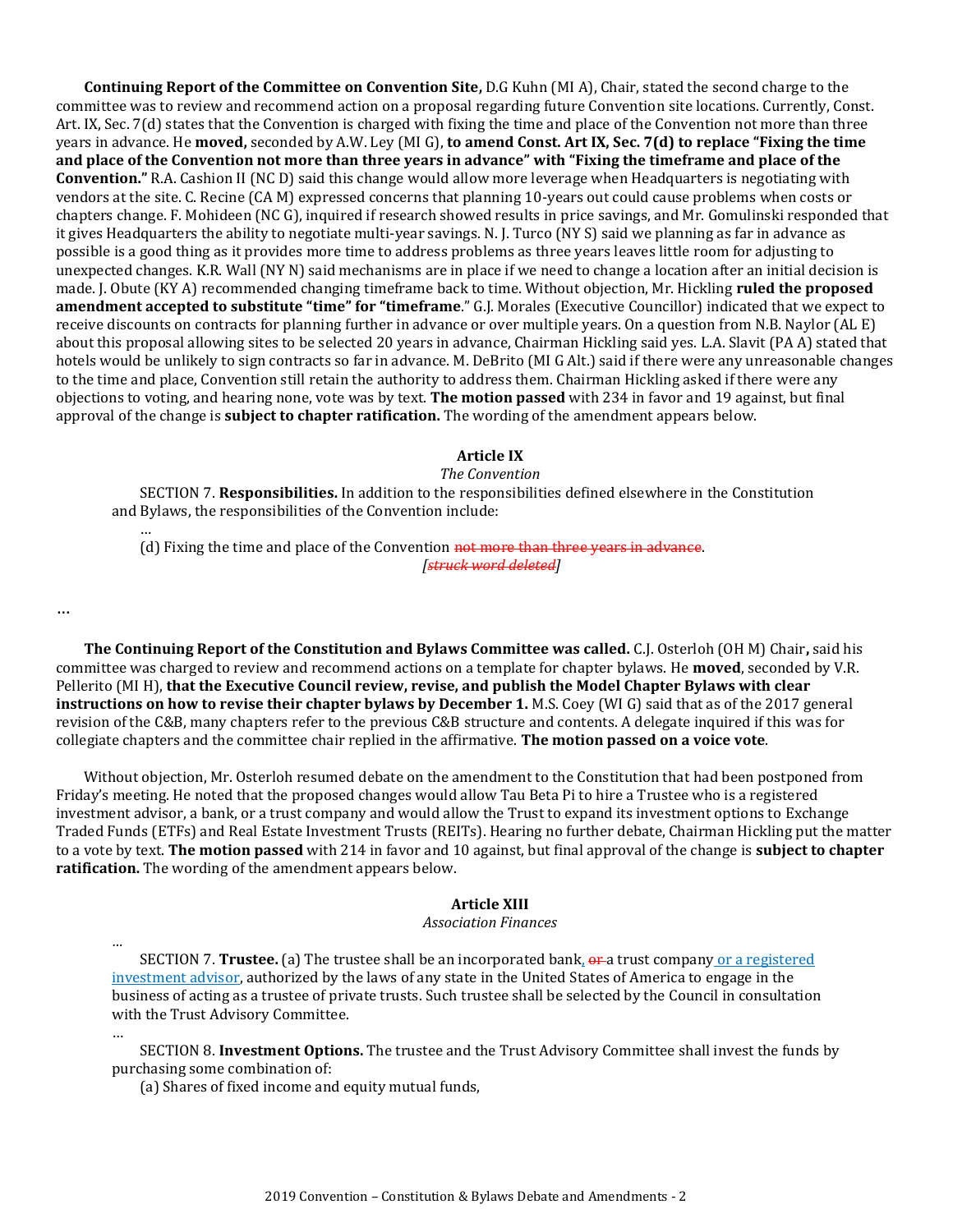(b) Shares of exchange-traded funds and real estate investment trusts,

**(b)(c)** Preferred and common stocks,

(c)(d) Money market funds,

(d)(e) Corporate bonds and debentures,

(e)(f) Certificates of deposit, and

 $f(f)(g)$  Direct obligations of the United States Treasury and of legal agencies of the United States Government.

*[struck word deleted; underlined words added]*

…

Chairman Hickling **recessed the Fourth Business Meeting** at 12:24 p.m.

## \*\*\*\*\*\*\*\*\*\*\*\*\*\*\*\*\*\*\*\*\*\*\*\*\*

# **FINAL BUSINESS MEETING Saturday, October 12, Columbus Airport Marriott, Columbus, Ohio**

Chairman Hickling took charge of the **Final Business Meeting** on the banquet program in the Ballroom of the Columbus Airport Marriott and **called the meeting to order** at 8:16 p.m.

…

 $\overline{\phantom{a}}$ 

**Continuing the Report of the Image and Marketing Committee,** N. J. Turco (NY S) Chair, provided a policy update slide and **she moved**, seconded by V. R Pellerito (MI H), **to amend the current Insignia Replica Policy with the changes on the screen, along with the following provisions:**

**1) Cease production of new items with the 2000 logo as soon as possible;** 

**2) No new items may be printed with the 2000 logo after December 31, 2019;** 

## **3) Current stock may be used until depletion.**

On a point of personal privilege from R.R. Sneeringer (PA G), Chairman Hickling requested that the changes to the policy be displayed again to delegates. There was no further debate, and **the motion passed** on a voice vote. The wording of the new policy appears below.

*The Executive Director is empowered by the Convention to approve the use of insignia replica under the guidelines listed in this document.*

*All replicas must be in the orientation of and in proportion with the official design.*

- *1. The Bent as shown in Constitution<sup>1</sup> .*
	- *a. Must include the words Tau Beta Pi.*
	- *b. Should include the words The Engineering Honor Society.*
- *2. The 2019 Logo Bent:*
	- *a. Must include the words Tau Beta Pi as in the official design.*
	- *b. Must include the words The Engineering Honor Society as in the official design.*
	- *c.* May NOT include the Greek letters TBII nor motto symbolization.
	- *d. All logos must follow the official design with respect to Appendix A.*
- *3. Chapter Logo Variant*
	- *a. Each chapter may vary the colors of the 2019 Logo Bent to create their own chapter variant of the 2019 logo.*
	- *b. Each chapter logo must include the name of the chapter or school below the words The Engineering Honor Society in the official design.*

*<sup>1</sup> Association Constitution Article XIV, Figure 1*